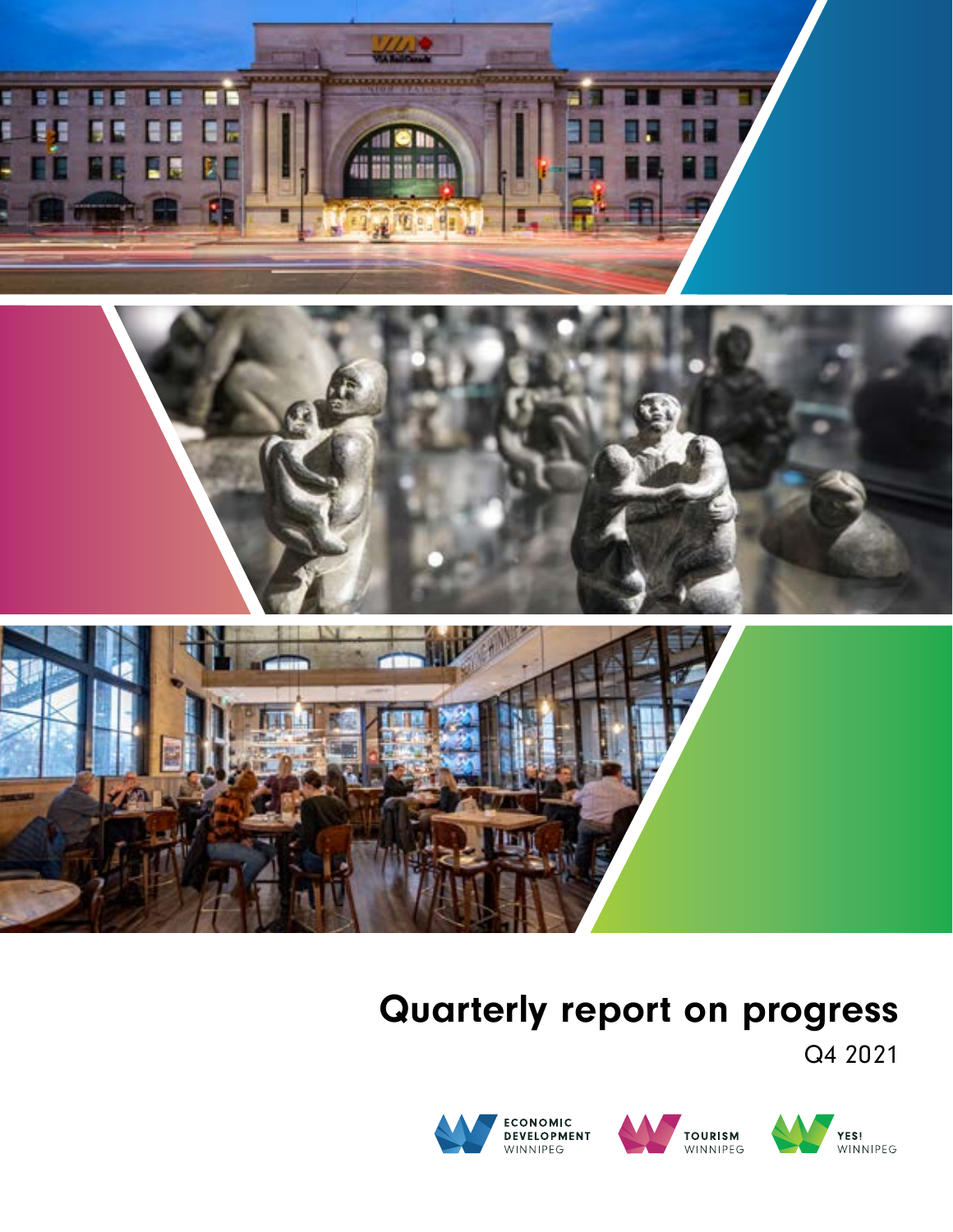

# Laying the foundation for growth in 2022



The last three months of 2021 offered us a chance to start laying the foundation for a life beyond COVID-19. People were starting to return to offices, finally meeting face-to-face again or planning in-person events and meetings. It was a boost that our downtown core and Winnipeg businesses desperately needed and still need today. We worked with our partners

to launch Retrain Manitoba, offering businesses up to \$2,500 per employee up to a maximum of \$75,000 per company to upgrade employees' skills with the goal to position companies for growth. As December began and news of another variant took hold, we all had to face a reality that would include more setbacks for our business community, tourism sector and would slow our progress getting 'back to normal.' Despite the Omicron variant and the safety measures we have had to put back in place, I'm still optimistic for increased growth in 2022. Our team has done the work. Businesses are ready to grow and we are ready to support. The pipeline is full.

Companies continued to invest in Winnipeg at the end of 2021, including Maple Leaf with a \$182 million expansion that would create another 300 jobs for our city, while Amazon officially opened its two distribution centres right before Christmas, also creating hundreds of jobs.

In December, Winnipeg was once again on the international stage as RRC Polytech and the Vehicle Technology Centre hosted its Heavy Vehicle and Equipment Technology Conference bringing together participants from across North America, academia, industry and companies for two days of interesting ideas and innovations. Winnipeg is unique in the country for offering a high concentration of heavy vehicle and equipment manufacturers in one place, including MacDon Industries Ltd., Buhler Industries, NFI Group, Fort Garry Fire Trucks along with

another 25 manufacturers specializing in recreational vehicles, truck trailers and snowplows.

It tops off a year where Winnipeg continued to gain international attention. Years of hard work and diligence by Winnipeg businesses, educational institutions and government to create a more inclusive and connected city paid off when Winnipeg was recognized as the [2021 Intelligent Community](https://www.economicdevelopmentwinnipeg.com/newsroom/read,post/965/winnipeg-named-the-world-s-most-intelligent-community-for-2021)  [of the Year](https://www.economicdevelopmentwinnipeg.com/newsroom/read,post/965/winnipeg-named-the-world-s-most-intelligent-community-for-2021) by the Intelligent Community Forum—a think-tank based out of New York, NY, backed by a network of global thought leaders like Michael Bloomberg and Canada's Jim Ballsillie and communities across the globe. This is not an award that a city can 'buy'—you earn it. Winnipeg earned it. In 2021, we checked every box.

This distinction belongs to Winnipeg for an entire year, and you can be sure we will be leveraging it on the global stage in 2022. If you're going to build or expand a business, why wouldn't you consider growing in the most intelligent community in the world? Site Selection magazine continues to rank Winnipeg as one of the Top 20 best places to invest, while Winnipeg is also on TIME's Greatest Places in 2021 list. Maybe it's time for your friends and family to visit?

This kind of recognition provides a strong foundation that will only make it easier for us to attract people, businesses and investment for Winnipeg once we move past pandemic challenges. When that happens, we are ready and poised to move forward towards renewed growth.

Dayna Spiring President & CEO Economic Development Winnipeg Inc.

Economic Development Winnipeg Inc. (EDW) is the city's lead economic development agency and champion for local growth. We use expert analysis to highlight the Winnipeg Advantage and prove why we are the best place to live, work and visit. Through our Tourism Winnipeg and YES! Winnipeg business development teams, EDW grows the local economy by attracting business, investment, events, meetings and people to our city. We acknowledge that we are located on Treaty 1 territory, the original lands of Anishinaabeg, Cree, Oji-Cree, Dakota and Dene Peoples and on the homeland of the Métis Nation.

810-1 Lombard Place Winnipeg, Manitoba, Canada R3B 0X3 P 204.954.1997 TF 855.734.2489 [economicdevelopmentwinnipeg.com](http://economicdevelopmentwinnipeg.com)





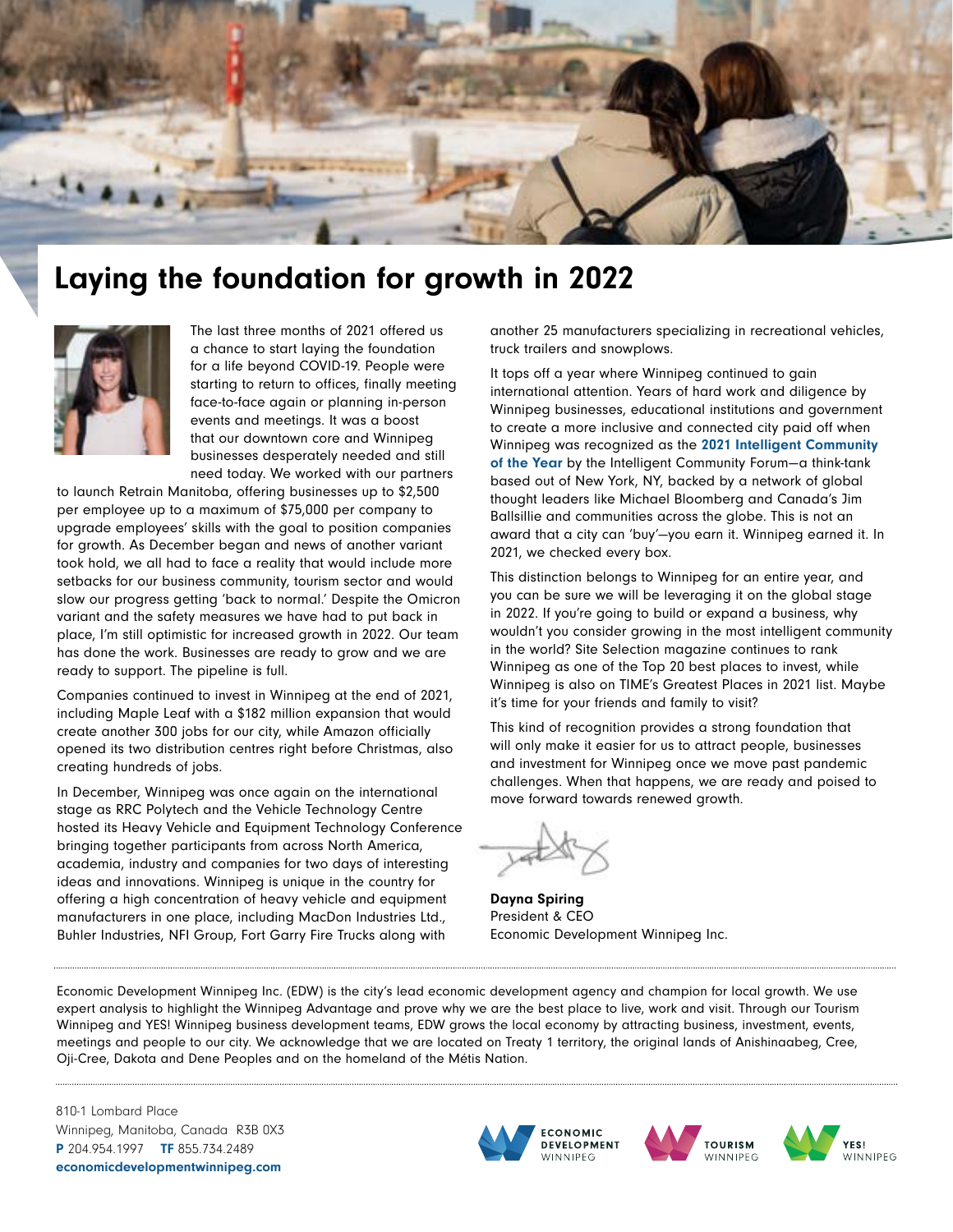

# YES! Winnipeg

In Q4, EDW's business development team, YES! Winnipeg, successfully supported businesses looking to expand or grow in Winnipeg in the following ways:

- ∙ 195 Services
- ∙ 17 Business Retention and Expansion meetings
- ∙ 15 Pitch decks delivered to companies
- ∙ 22 Investor referrals
- 25 Qualified referrals

#### Business development

Throughout Q4, our Business Development (BD) team had the opportunity to attend local sector related events in person for the first time in more than 20 months. These events included:

- ∙ Bioscience Association Manitoba's (BAM) Annual General Meeting: The purpose of the event was to engage with key industry stakeholders such as the BAM leadership, government officials and industry leaders. Winnipeg is well positioned in the life sciences sector as one of the top exports of medicaments in the country.
- ∙ Agriculture Enlightenment 2022: The event highlighted that there is a clear gap between technology and agriculture that needs to be fueled and filled through collaboration. EDW gained much insight that will be implemented into sector strategies moving forward.
- ∙ The Manitoba Environmental Industries (MEIA) Emerging Issues conference brought together academia, government, industry and other stakeholders to discuss the new developments in climate change, waste diversion, sustainable energy and cleantech opportunities in Manitoba. This year's theme was the Net-Zero Future: Investing in sustainability and included a focus on ESG investments, economic and environmental recovery and Indigenous paths to sustainability.

### Foreign Direct Investment

During this quarter, our Foreign Direct Investment (FDI) team added four new investment leads to the pipeline from the following markets: Chile, Italy, the United Kingdom and China. We are gaining a better understanding of the decision-making requirements for investments of the targeted companies from our partners at Global Affairs Canada.

EDW, CentrePort and the World Trade Centre Winnipeg presented a webinar with YW investor, Thompson Dorfman Sweatman. The objective of the webinar was to promote the value of doing business in Manitoba and to attract foreign investment. The virtual event attracted more than 200 people and received positive feedback.

To help increase Winnipeg's visibility on the international stage, FDI is working on three videos targeting different international audiences. We met with companies and interviewed senior executives to capture testimonials on their experiences investing and doing business in Manitoba.

### Talent and workforce development

Since the [YW Job Connections portal](https://www.winnipegtalenthub.com/job-seekers/find-a-job) officially launched on the Talent Hub on the EDW website in the spring of 2021, it has:

- ∙ Delivered 37 webinars and demos to employers, employment assistance agencies, Sector Councils and Chamber of Commerce members.
- ∙ Connected with 11 Employment Assistance Agencies to partner and streamline their talent pools into the Job Connections Portal.
- ∙ Delivered three webinars on the Job Connections Portal to over 100 Employment Assistance Agencies and Workforce Training and Development offices across Manitoba.

As of January 13, 2022, our jobs portal has:

- ∙ 102 employer accounts
- ∙ 1021 Job seekers registered total:
	- » 908 domestic jobs seekers
	- » 113 international job seekers

During Q4, we continued to promote [Retrain Manitoba](https://www.retrainmanitoba.com/), a joint initiative through the Province of Manitoba, Chambers of Commerce and delivered by EDW's talent team. Launched on November 8, 2021, Manitoba businesses can be reimbursed \$2,500 per employee up to \$75,000 per company to retrain and upskill their workforce. Webinars were provided to employers in eight rural regions and Winnipeg, as well as YW investors, sector councils and post-secondary institutions. The program ends March 31, 2022, or until funds run out.

#### As of January 11, 2022:

∙ The total amount of funds approved is just over \$7,000,000 which represents more than half of the \$12.5 million program.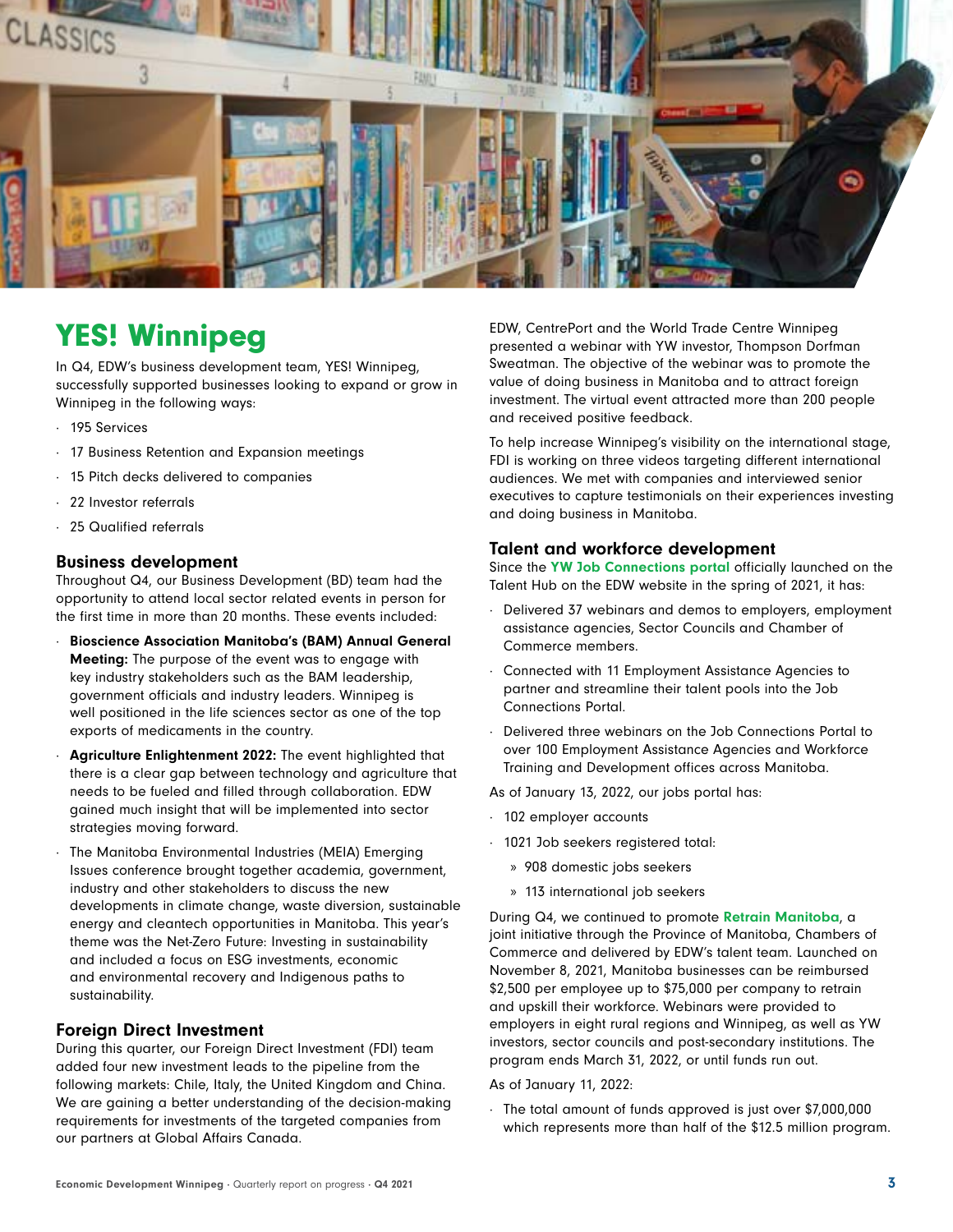

- Put of the 1,000 businesses who have received training<br>
Fourism Winnipeg grants, 839 are small businesses with 0 to 99 employees.
- ∙ So far, 65% percent of businesses participating are located in Winnipeg, followed by Brandon, Steinbach and Winkler.

Our Work-Integrated Learning Engagement Framework Development project, a partnership between YW and the University of Manitoba (U of M), continues to make considerable progress.

- ∙ 25 work-integrated learning placements with six businesses are completed, in partnership with the Faculty of Agriculture and Food Sciences, the Asper School of Business and Food and Beverage Manitoba.
- ∙ 40 more placements are scheduled for the winter and spring sessions and a total of 22 businesses are expected to benefit from participating in the project.
- ∙ There are four departments within U of M participating, with a wide variety of placements, including marketing, strategic planning, food quality, food regulation and policy, business consulting and industry consulting in Biosystems Engineering.
- ∙ Of the completed projects, more than 85 per cent of businesses felt the experience was worthwhile and more than 80 per cent of students felt the experience helped them with their career goals. 90 per cent would recommend it to other students.

#### Investor relations

Since Investor Relations (IR) launched its next five-year [funding campaign](https://www.economicdevelopmentwinnipeg.com/yes-winnipeg/campaign-2025) with the private sector in February 2021, the Real Impact campaign continues to attract more businesses who are interested in investing in our team and city.

Private sector investment supports the activities of the YW team and its mandate to grow the Winnipeg economy by creating jobs, attracting capital investment and growing Winnipeg's contribution to Manitoba's GDP. Our IR team along with all other teams across EDW are engaging with investors on client referrals, marketing opportunities, event attraction, webinars, team introductory events and business retention and expansion interviews.

#### Meetings, conventions, sports & special events

Throughout Q4, there was a much-anticipated return to visits across all our key markets: business events, sports and special events and travel trade. Our team represented Winnipeg and participated in seven in-person initiatives including sales missions, conferences and tradeshows.

Since March 2020, 188 events that were expected to be held in Winnipeg have been affected by the pandemic.

- ∙ 55 per cent of events were cancelled (105)
- ∙ 27 per cent rescheduled (50)
- ∙ 18 per cent are in the process of rebooking (33)

Winnipeg was awarded the 2026 International Museums for Peace conference, the 2023 Canadian Association of Foot Care Nurses and the 2022 Honorary Colonel Conference.

#### Group and travel trade

In Q4, we hosted 16 international/national clients representing seven organizations on personalized site visits to Winnipeg to secure future opportunities for business events and sports and special events.

Our team hosted 23 national association clients virtually with six Winnipeg partners. In addition, we held our annual Sport Forum in partnership with Sport Manitoba to engage with provincial sport organizations with the goal of encouraging them to bid on future sporting events for Winnipeg. 42 provincial sports organizations participated.

We also represented Winnipeg as part of the Team Canada group, alongside 60 Canadian partners and Destination Canada at IMEX America in Las Vegas. This was the first in-person marketplace gathering US meetings planners, association executives to position Winnipeg as a destination for future consideration for U.S. decision-makers.

#### Site visits

∙ We hosted a Winnipeg Tour Connection partner familiarization tour of FortWhyte Alive for 25 stakeholders displaying the new interpretive centre and programs for groups and leisure visitors.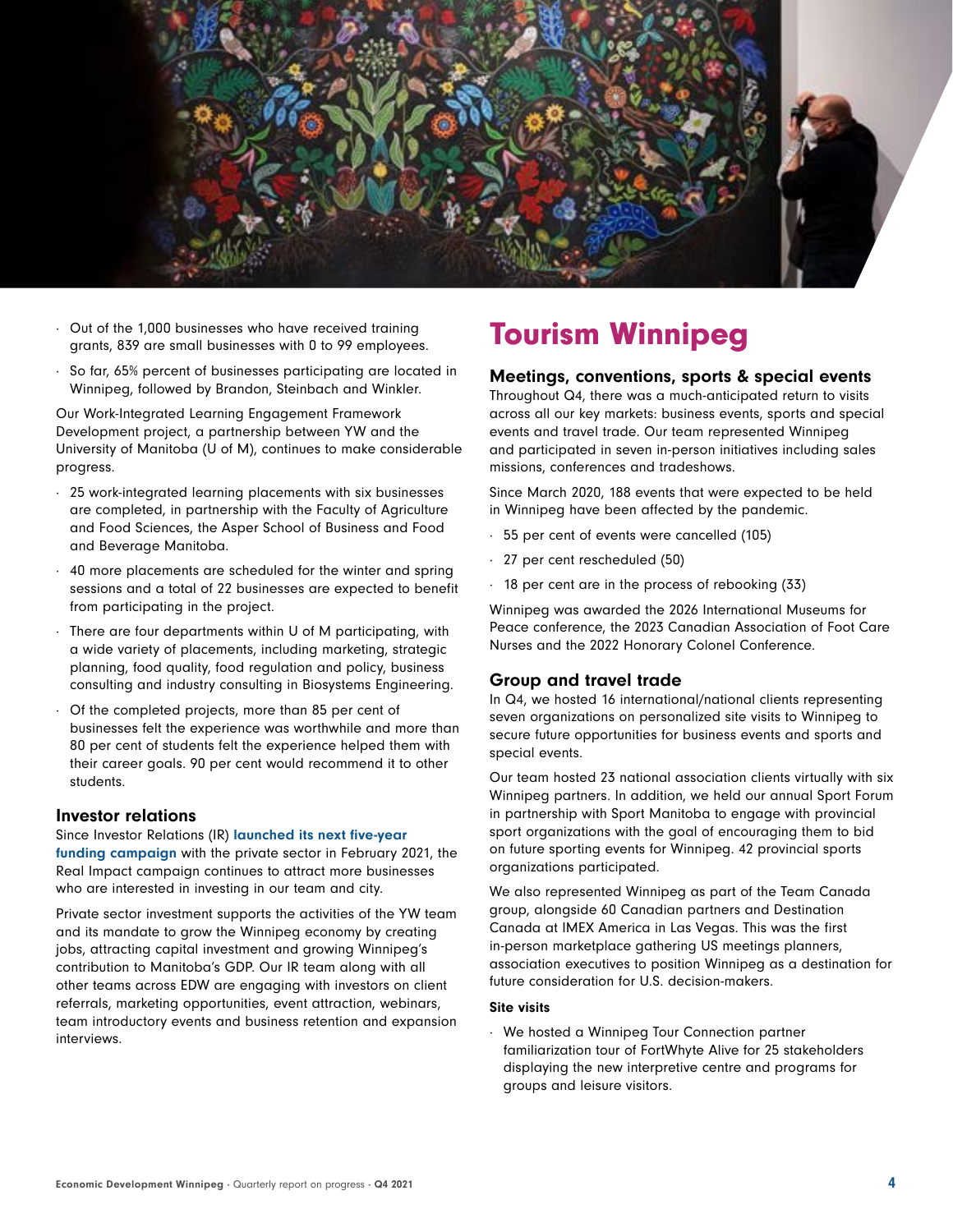

- ∙ Our team also hosted a Winnipeg Tour Connection partner familiarization tour for 30 stakeholders. They toured the Canadian Museum for Human Rights, highlighting its virtual programs and new offerings for groups and leisure visitors.
- ∙ Winnipeg will host the Student Youth Travel Association conference in 2023 and participated in the most recent North American virtual marketplace, meeting with 16 B2B tour operators.
- ∙ We hosted a luxury tour operator based in Toronto, Destinations Collection, that will bring a travel group to Winnipeg/Churchill in summer 2022.
- ∙ We attended Rendezvous Canada, an international marketplace, with 105 virtual B2B appointments over three days. Meetings were scheduled via the time zone of the buyer and therefore appointments were scheduled throughout the evenings and as early as 2 a.m.

## Market Intelligence

The review of our Customer Relationship Management (CRM) platform was a major focus for our team throughout 2021. Assisted by our implementation partner, Traction-On-Demand, we have successfully merged our data into the Salesforce platform. It officially went live on December 20, 2021.

This CRM will capture data from teams across EDW and will allow us to better identify development opportunities on an account-by-account basis.

Our Senior Economist, Chris Ferris, continues to give his weekly snapshot of sectors and trends across our economy for investors and the public in his regular feature, [Weekly Economic Digest.](https://www.economicdevelopmentwinnipeg.com/media/corporate-publications)

### Marketing & Communications

- ∙ A new campaign to attract tech talent to Winnipeg, which included a new video, article and targeted advertising campaign in tech talent-rich parts of Ontario and Alberta. The video focused on the quality-of-life aspects of working for growing tech companies in our city and used testimonials from Tech Manitoba, SkipTheDishes and Bold Commerce. Read the story and watch the video: [Developing the](https://www.economicdevelopmentwinnipeg.com/newsroom/read,post/954/developing-the-swagger-of-the-prairies)  ['Swagger of the prairies.'](https://www.economicdevelopmentwinnipeg.com/newsroom/read,post/954/developing-the-swagger-of-the-prairies)
- ∙ A new campaign was launched to promote the hydroelectricity advantage of Manitoba, with a video, article and local advertising campaign. In the 2022, this video will be part of a larger marketing strategy to promote the sustainability and affordability of our hydro power to heavy electrical users and foreign companies looking to reduce their environmental footprint. Read the story and watch the video: [Hydroelectricity: The Manitoba Advantage](https://www.economicdevelopmentwinnipeg.com/newsroom/read,post/956/hydroelectricity-the-manitoba-advantage).
- ∙ We brought together businesses and partners from across the province to produce two 3-hour live broadcasts for judges with the Intelligent Community Forum, a think-tank out of New York, NY. It's backed by a vast network of global cities and leaders striving to highlight communities that work collaboratively to improve connectivity, engagement, inclusivity, innovation and sustainability for all its citizens. Winnipeg was awarded the Most Intelligent Community for 2021 in October. Since then, our team developed and promoted a campaign to leverage the win and highlight everything Winnipeg has to offer people, businesses and investors. Read the story: [Winnipeg named the world's Most](https://www.economicdevelopmentwinnipeg.com/newsroom/read,post/965/winnipeg-named-the-world-s-most-intelligent-community-for-2021)  [Intelligent Community for 2021](https://www.economicdevelopmentwinnipeg.com/newsroom/read,post/965/winnipeg-named-the-world-s-most-intelligent-community-for-2021).
- ∙ We partnered with CTV Winnipeg in Q4 to launch Winnipeg Works, a weekly feature highlighting stories about Winnipeg's economic landscape across tv broadcasts and online platforms. TV ads promoting the feature were also run across all of CTV's news programs and EDW channels. The initiative allowed us to amplify great Winnipeg business stories and helped position EDW as the experts on the Winnipeg economy. Learn more about [Winnipeg Works.](https://www.economicdevelopmentwinnipeg.com/newsroom/read,post/953/winnipeg-works)